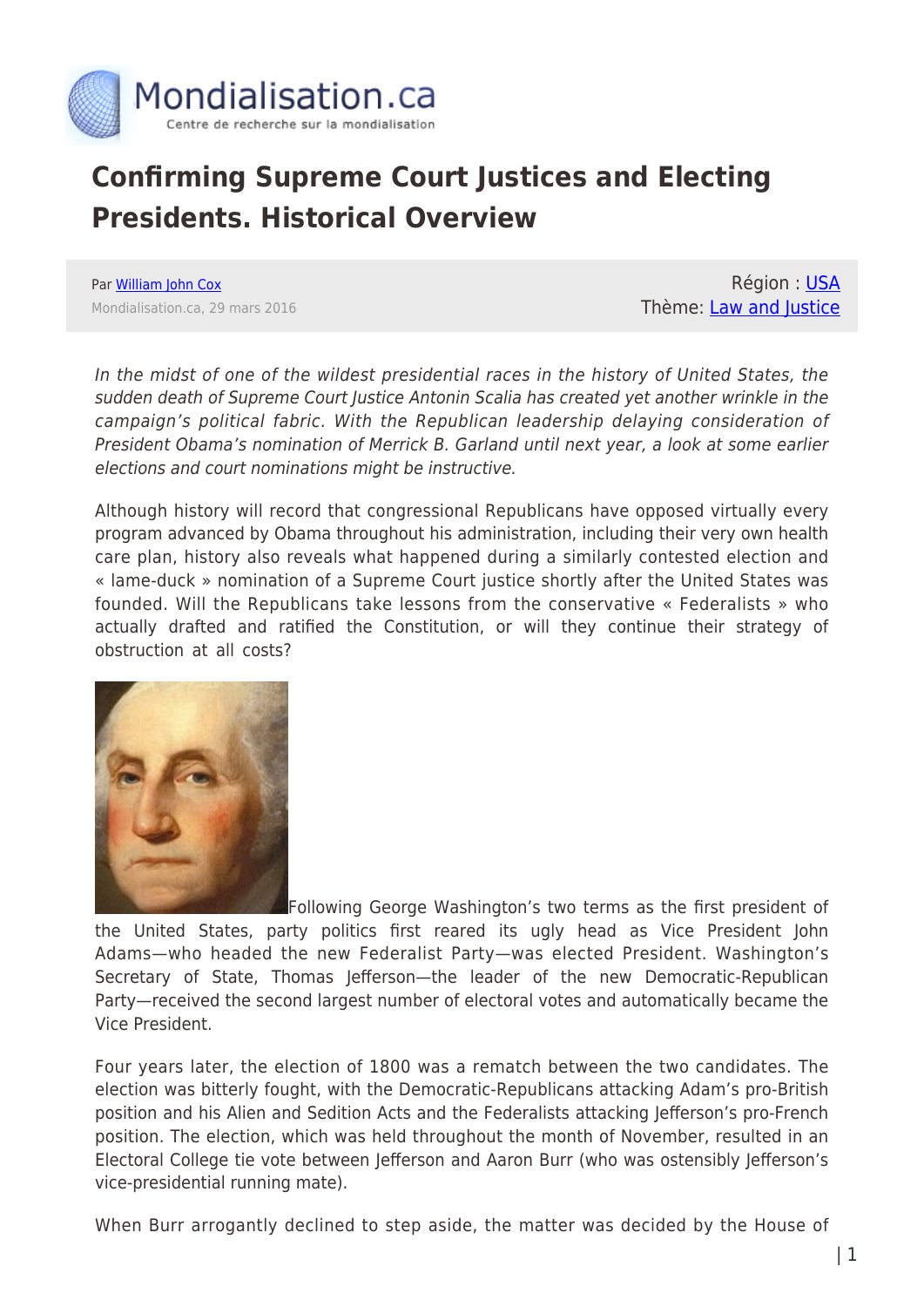Representatives during February 1801. Following 36 votes the House finally decided for Jefferson, who was inaugurated on March 4, 1801, with Burr as the Vice President. Simultaneously—and although he had already been defeated for reelection—Adams appointed his Secretary of State, John Marshall, to be the Chief Justice of the Supreme Court.

Marshall's nomination was confirmed by the lame-duck Federalist Senate on January 27, 1801, only 35 days before Jefferson was to be inaugurated. Marshall officially took office as Chief Justice on February 4th; however, he continued to serve as Secretary of State until the expiration of Adams' term a month later.

Marshall went on to dominate the Supreme Court for 34 years under six presidents. He was largely responsible for establishing the doctrines of judicial review, federal supremacy over state laws, and federal regulation of interstate commerce.

With the ratification of the 12th Amendment to the Constitution in 1804, voting for president and vice president in the Electoral College was separated and the situation in which the two offices could be held by members of opposition political parties was largely eliminated. The Amendment also covers the situation wherein no candidate receives an electoral majority and provides the manner by which the matter is to be determined by a vote in the Congress.

The 12th Amendment was tested during the election of 1824 in which none of the three candidates achieved a majority vote in the Electoral College. Even though Senator Andrew Jackson received more popular votes than the next two candidates combined (Secretary of State John Quincy Adams and Senator Henry Clay), the House of Representatives voted in what became known as the « corrupt bargain » to give the presidency to Adams. Jackson quit the Democratic-Republican Party and established the modern Democratic Party, which provided the platform for his election as president in 1828.



With the establishment branch of the current Republican Party now threatening to run an independent candidate should the outlier Donald Trump prevail in the primaries, and with Senator Bernie Sanders' continuing strong progressive challenge to Hillary Clinton—the establishment candidate of the Democratic Party—there is a possibility that no presidential or vice presidential candidate will have a majority when the electors vote in December.

Absent a majority vote, the matter will have to be decided by the 115th Congress after being seated on the 3rd of January. The House, voting by states, will choose the president from the top three candidates. Senators, voting as individuals, will select the vice president from the top two candidates. Should the Republicans retain their current majority in the House of Representatives, the establishment Republican candidate could be chosen, even if he or she received the least number of popular or electoral votes.